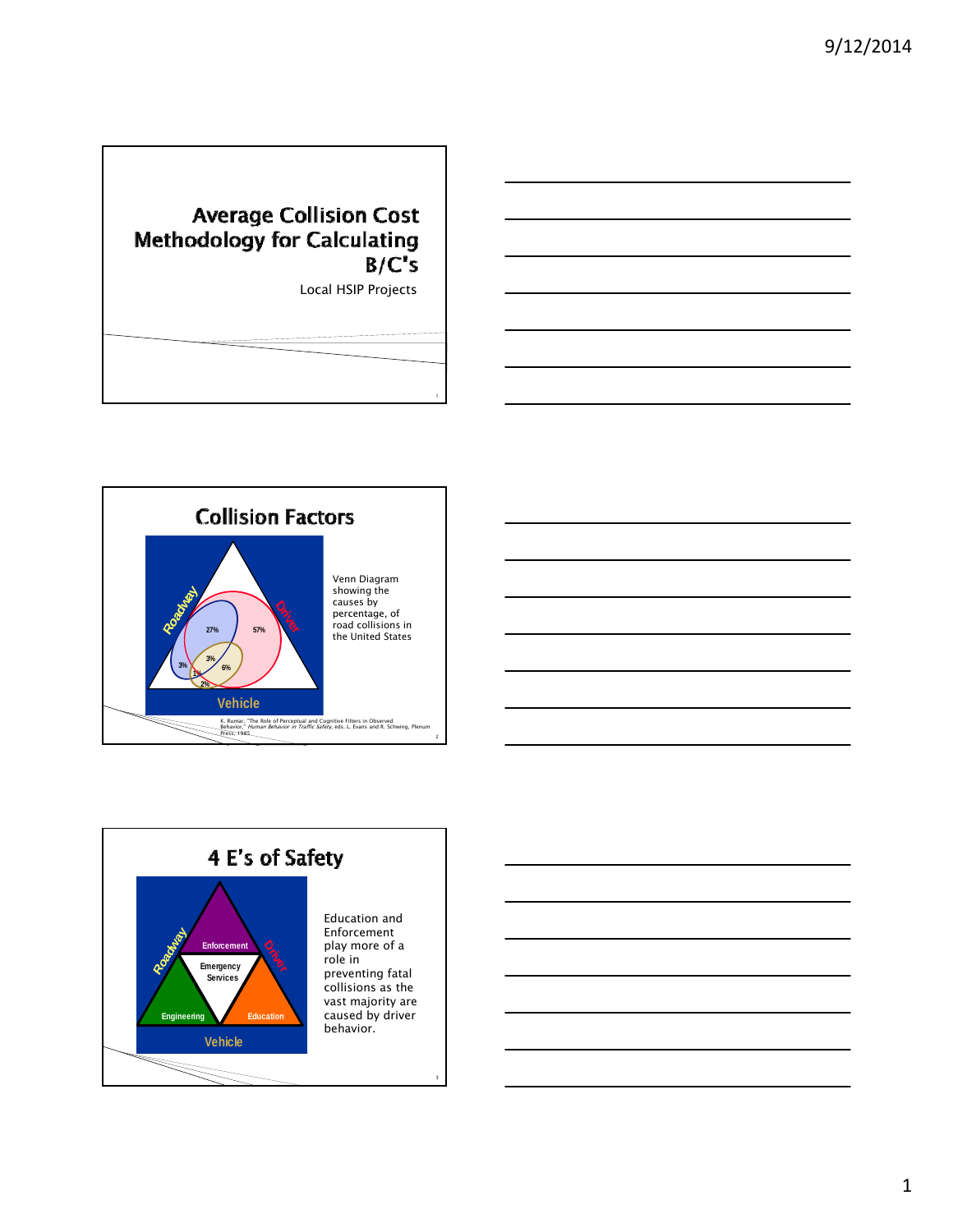









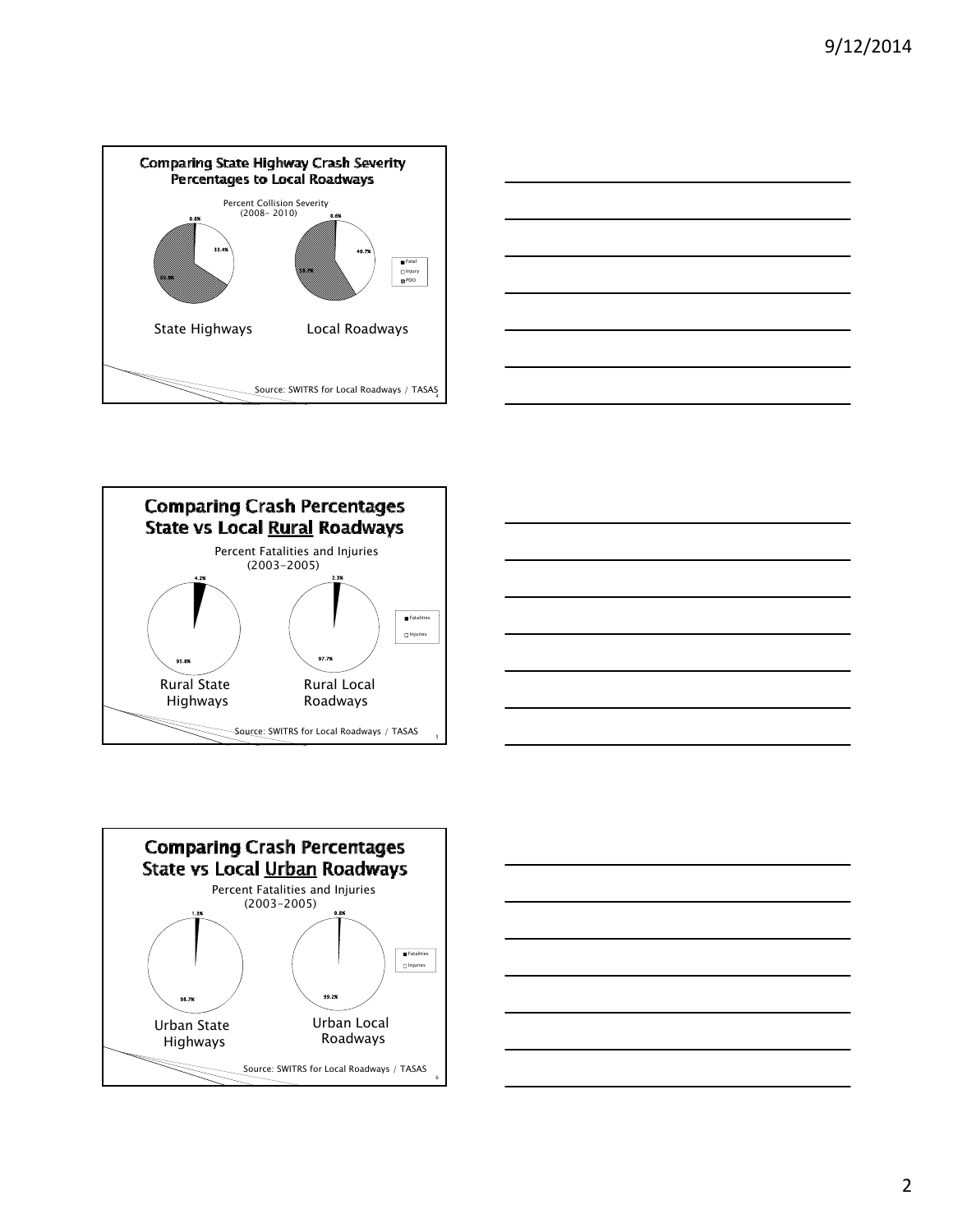#### **Comparing Crash Percentages State vs Local Roadways**

- Lack of roadway inventory and exposure data (roadway features, traffic volumes, roadway miles, etc)
- $\rightarrow$  It is not feasible to calculate average collisions costs
- The previous graphs show that percentages are very similar between state and local roadways
- Because of similarities, using state highway average collision costs can be a basis for using these costs on local roadways.

7

8

9

# **State HSIP Program**

- 1. Network Screening
	- Identifying Hotspot or Blackspot locations
	- Comparing similar facilities Number of crashes over a time period
	- Traffic Volume
	- Corridor Improvements(Systemic Approach Proactive)
- 2. Prioritization of Needs
	- State Average Cost Methodology B/C tool is used to rank
	- and prioritize projects for funding Rural Highway Collisions Costs – Fatal: \$10,279K, Injury: \$204K, PDO: \$11K
	- Average Costs for Rural Conventional Highway: \$319K \$350K

#### **Local Roadway Existing B/C Methodology**

◦ HEAVY emphasis on a fatal collisions and fatal collision cost (11.5 times higher than all others combined):

- $\cdot$  Fatal : \$4,008 K
- $\cdot$  Severe/Disabling Injury(A) = \$216 K
- $\cdot$  Evident Injury Other Visible(B) = \$79 K
- $\cdot$  Possible Injury Complaint of Pain (C) = \$44 K
- Property Damage Only (O) =  $$7.4 K$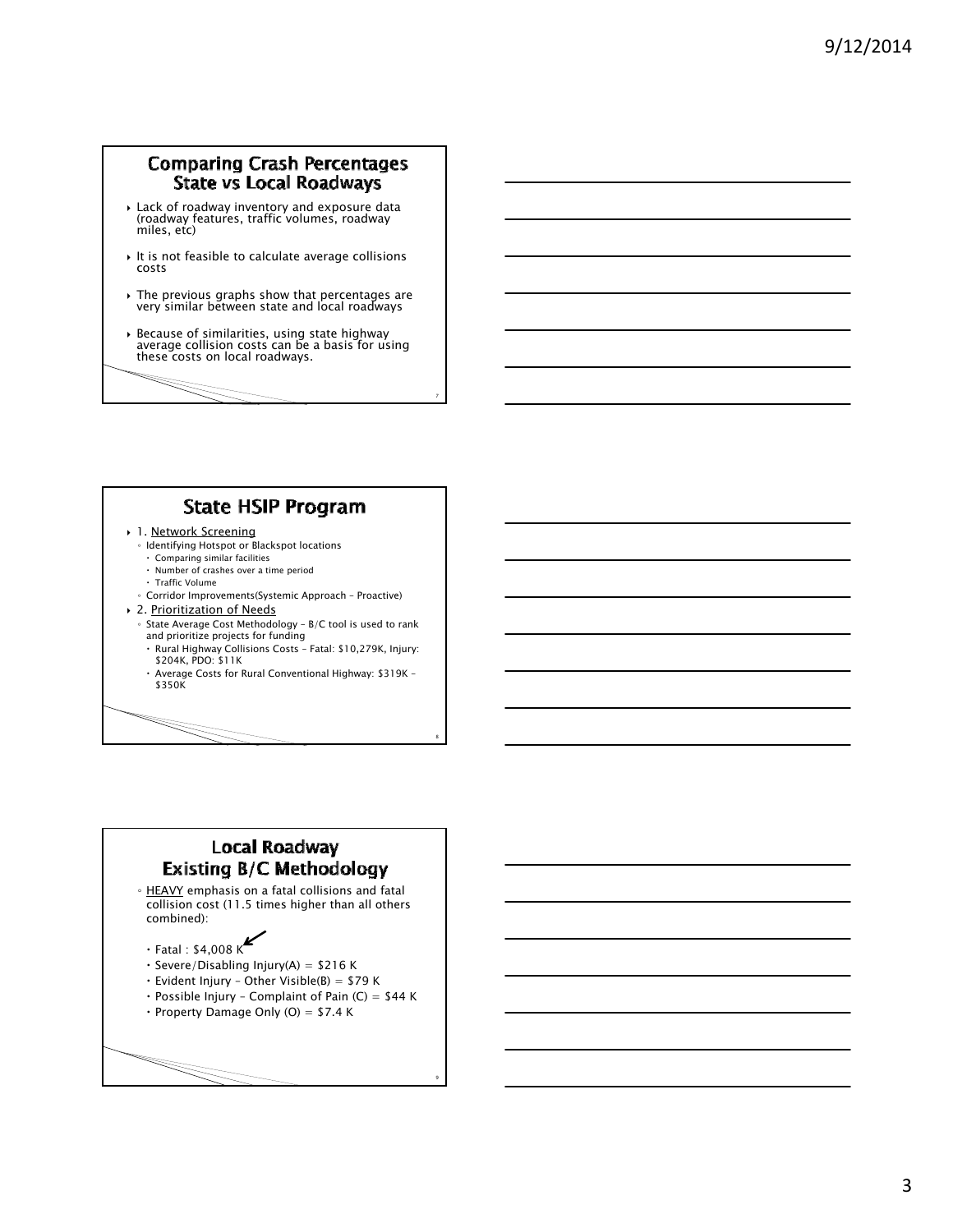#### Local Roadway **Existing B/C Methodology**

- Using the fatal cost in the B/C calculation can lead to the tendency to focus on collisions experiencing fatal collisions.
- Missed opportunities A location could be the local agency's top priority but without a fatal collision, getting a qualifying B/C can be difficult.

## Local Roadway **Existing B/C Methodology**

10

11

- Example of an Cycle 6 funded project:
	- Rural Roadway: Install High Friction Surface Treatment, Project Cost
	- = 5750,900<br>
	System of Collisions data<br>
	21 total collisions,  $-2$  fatals, 0 Incapacitating Injury, 9 Non-capacitating Injury, 10<br>
	Possible Injury, 0 PDO<br>
	Total Benefit for a 10 year life of project = 55.5 million<br>
	5. Exame
		-
		-
	- -
	- $\cdot$  Total Berne...<br> $\cdot$  <u>B/C = 1.3</u>
- B/C difference of 6.0 Without the fatal collisions, project would likely not have been submitted as an HSIP safety project

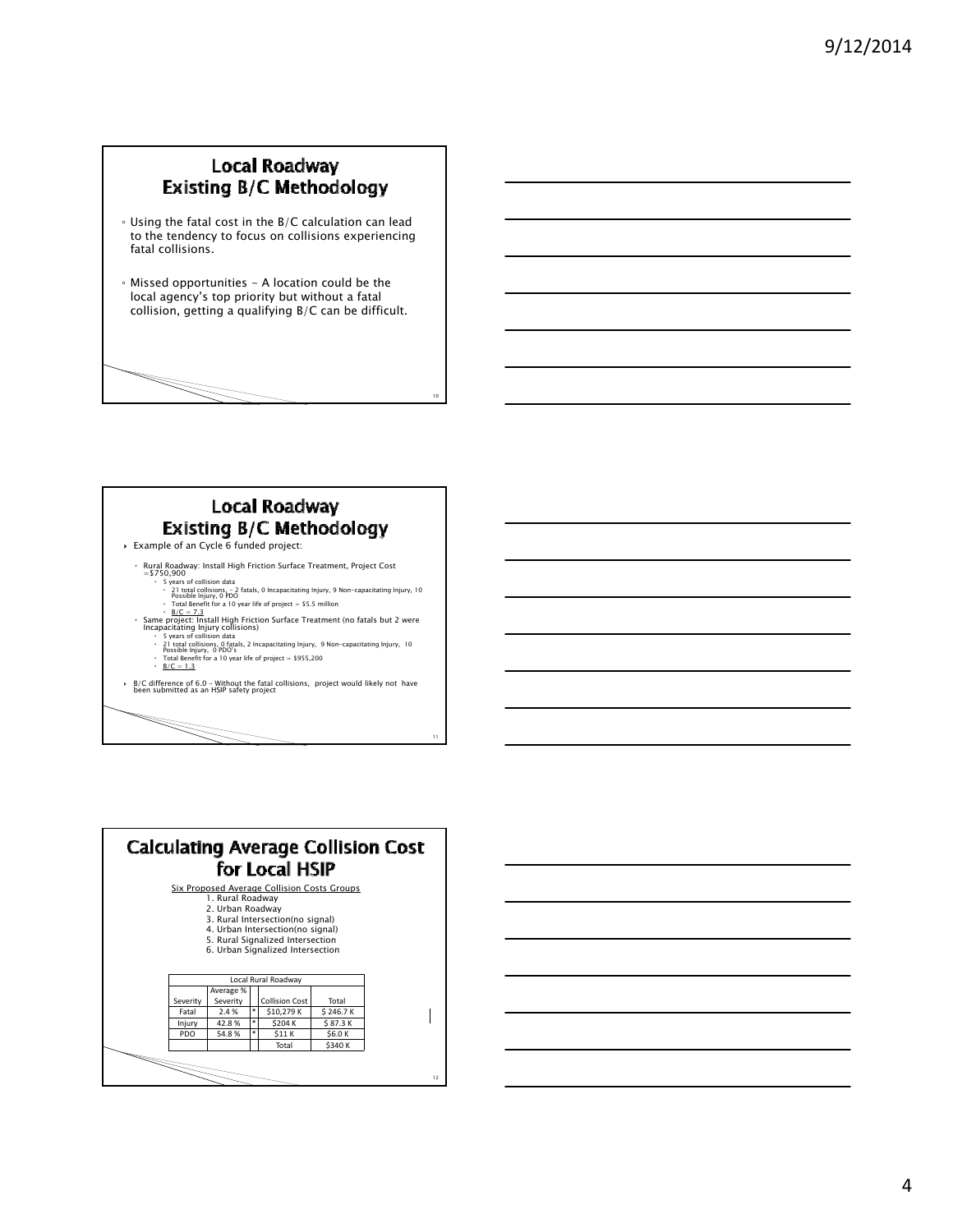|                  | Average Collision Cost Groups |                |                      |                            |        |  |
|------------------|-------------------------------|----------------|----------------------|----------------------------|--------|--|
| Percent<br>Fatal | Percent<br>Iniury             | Percent<br>PDO | Facility             | Average Collision<br>Costs |        |  |
|                  | Roadway Segments              |                |                      |                            |        |  |
| 2.4              | 42.8                          | 54.8           | Rural Roadway        | \$                         | 340 K  |  |
| 0.81             | 41.6                          | 57.6           | Urban Roadway        | \$                         | 162 K  |  |
|                  | Intersections                 |                |                      |                            |        |  |
| 1.4              | 35.5                          | 63.1           | Rural Non-signalized | S                          | 226.6K |  |
| 0.8              | 37.0                          | 62.2           | Urban Non-signalized | S                          | 143.3K |  |
|                  |                               |                |                      |                            |        |  |
| 0.7              | 38.5                          | 60.8           | Rural Signalized     | S                          | 156 K  |  |
| 0.6              | 40.0                          | 59.4           | Urban Signalized     | \$                         | 121.6K |  |



### **Applying Average Collision Cost Method to Cycle 6 Project** Rural Local Roadway Example

High Friction Surface Treatment, 21 collisions over 5 years, Project Cost =\$750 K B/C = 7.3

Same project: Shoulder Widening (without fatals)  $B/C = 1.3$ 

Using Average Collision Methodology, 21 collisions over 10<br>years, Project Cost = \$750K, Average Collision Cost per<br>collision = <u>\$340 K</u>

 $B/C = 5.7$ 

## **Applying Average Collision Cost Method to Cycle 6 Project**

14

15

Urban Local Intersection Example

Upgrade traffic signals at 5 intersections(convert to mast

arm), 74 collisions over 10 years, Project Cost =~\$770 K B/C = 12.4

Same project: (without fatals) B/C = 3.5

Using Average Collision Methodology, 74 collisions over 10<br>years, Project Cost = \$770K, Average Collision Cost at<br>Signalized Urban Intersection is <u>\$121.6 K</u>

 $B/C = 7.0$